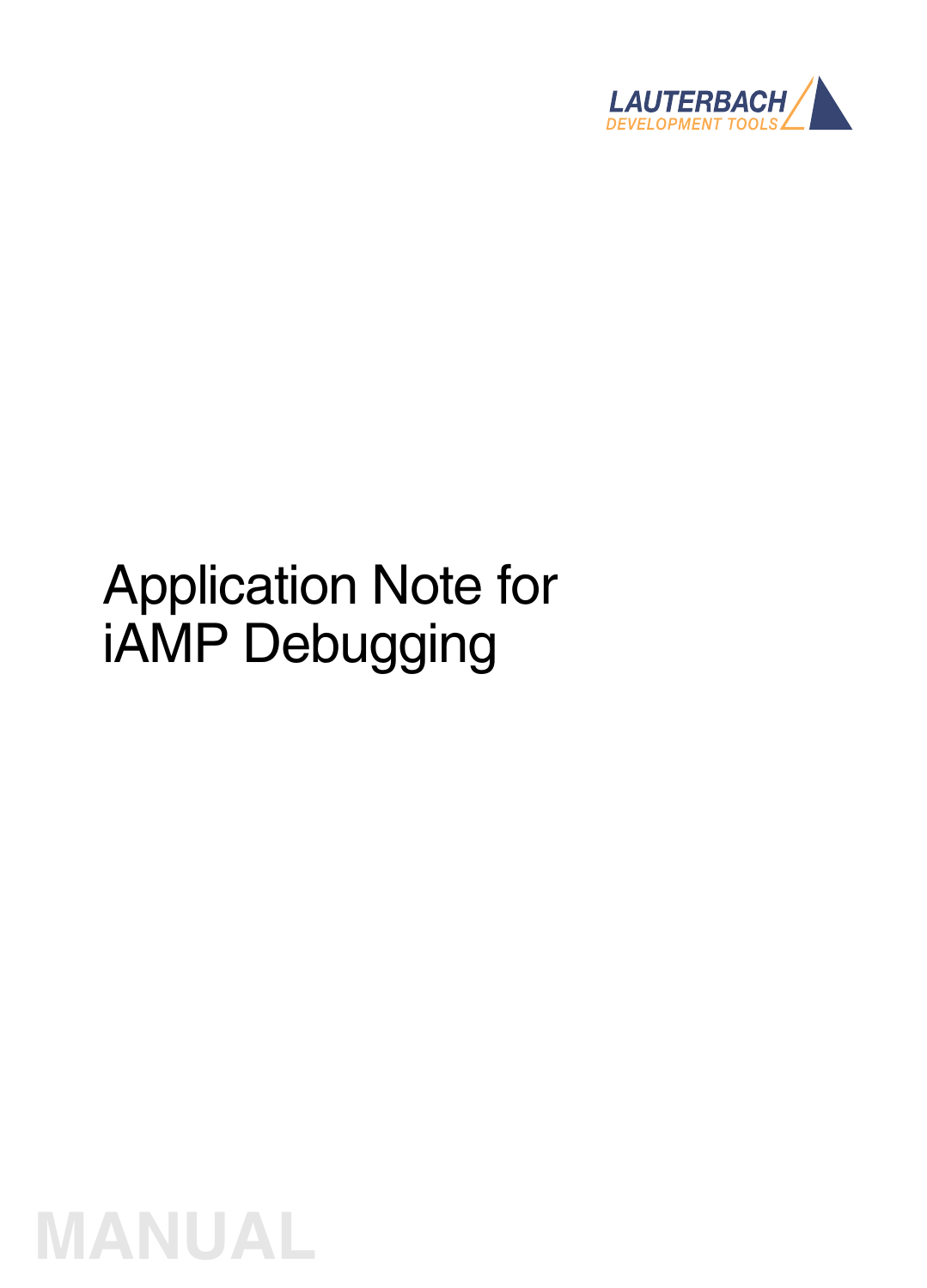<span id="page-1-0"></span>

| <b>TRACE32 Online Help</b> |    |
|----------------------------|----|
| <b>TRACE32 Directory</b>   |    |
| <b>TRACE32 Index</b>       |    |
|                            |    |
|                            |    |
|                            | 1. |
|                            | 3  |
|                            | 7  |
| Example <i>iAMP</i> Setup  | 10 |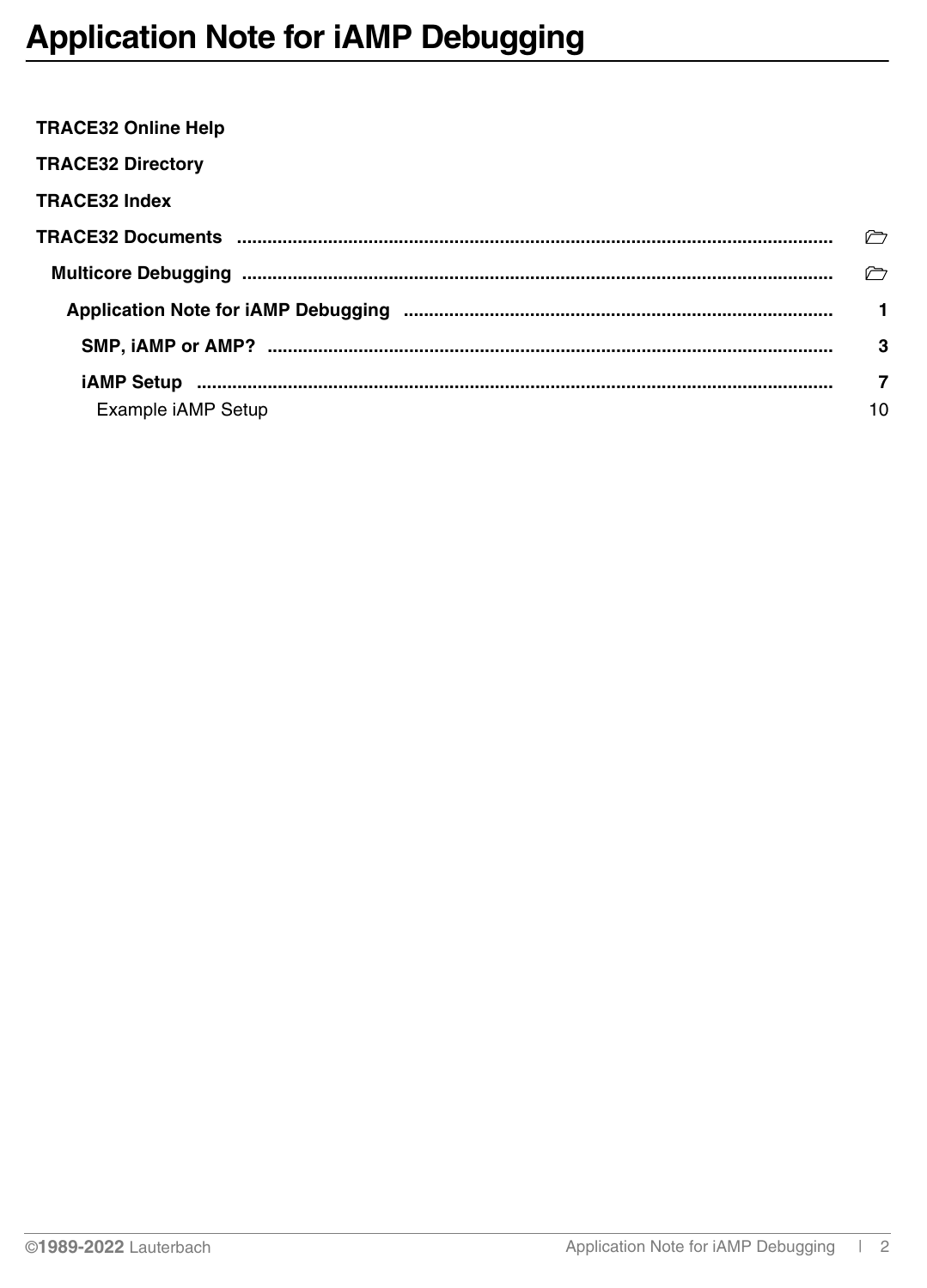**Version 24-Jan-2022**

11-Nov-2021 New manual.

# <span id="page-2-0"></span>**SMP, iAMP or AMP?**

TRACE32 offers various configuration possibilities for debugging multi-core target systems. This chapter explains the basic differences between:

- **SMP (Symmetrical MultiProcessig)**
- **iAMP (integrated Asymmetrical MultiProcessing)**
- **AMP (Asymmetrical MultiProcessig)**

This application note focuses on iAMP. It gives you a basic overview of the iAMP concept and helps you to choose the right configuration for your setup. For further details about iAMP and the commands used here, you can also see the **"General Reference Guide"** (general\_ref\_*<x>*.pdf) or contact support@lauterbach.com.

If you want to create a new TRACE32 setup for any multicore system, one of the very first decisions you have to make is "AMP or SMP or iAMP?". In some cases, only one of the possibilities is supported by TRACE32, for example: if you have several cores of different architectures (like one Arm core, one Xtensa core and one RISC-V core), then AMP is the only possible option. But in many cases, you have a choice.

Let's first take a look at the key properties of the three concepts: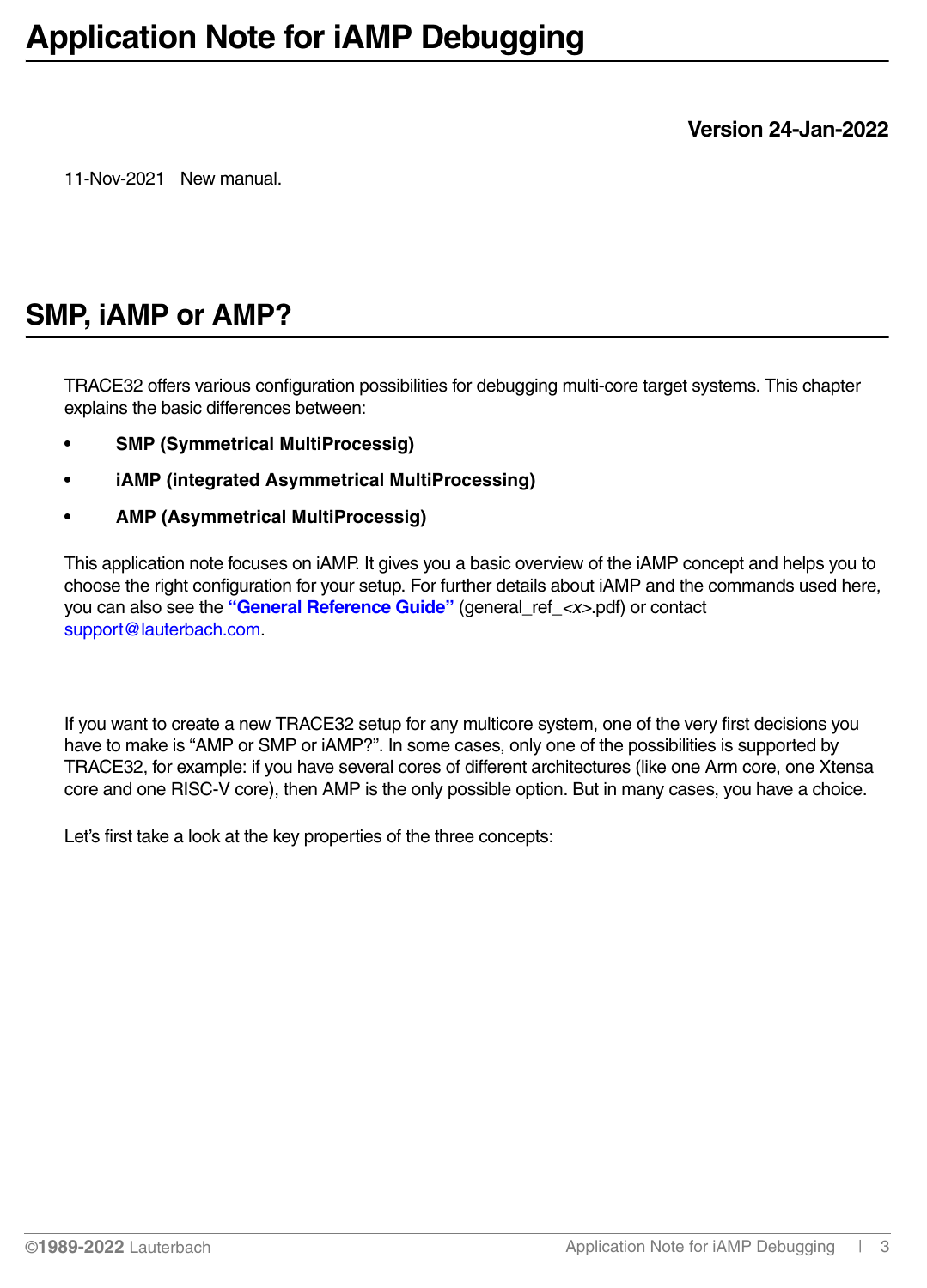## **SMP (Symmetrical MultiProcessing):**

- All cores have the same instruction set.
- All cores use the same instance of an OS (when not bare-metal and unless you are using a hypervisor (**["Hypervisor Debugging User Guide"](#page-1-0)** (hypervisor\_user.pdf)).
- All cores use the same memory model and same address translations (unless you are using a hypervisor).
- All cores share the same physical and logical address space.
- All cores share the same debug symbols (typically the same elf file).
- All cores are debugged from a single TRACE32 PowerView instance. You can have up to 1024 cores.
- TRACE32 starts and stops all cores simultaneously (even though you can temporarily single out one core for independent start/stop).

#### **iAMP (integrated asymmetrical multiprocessing):**

- All cores have the same instruction set.
- There are typically multiple OS instances (if not bare metal).
- There is just one global physical address space but each OS maintains its own set of virtual address spaces.
- All cores are debugged from a single TRACE32 PowerView GUI. The number of cores is limited just by the core architecture used and can be very high.
- TRACE32 allows to group cores logically into machines; this grouping depends on the logical structure of the system under debug - each machine consists of one or more cores. Up to 30 machines are possible.
- Each machine has its own OS instance (if not bare metal).
- Each machine has its own memory model, address translations and debug symbols.
- TRACE32 starts and stops all cores simultaneously (even though you can temporarily single out one core for independent start/stop).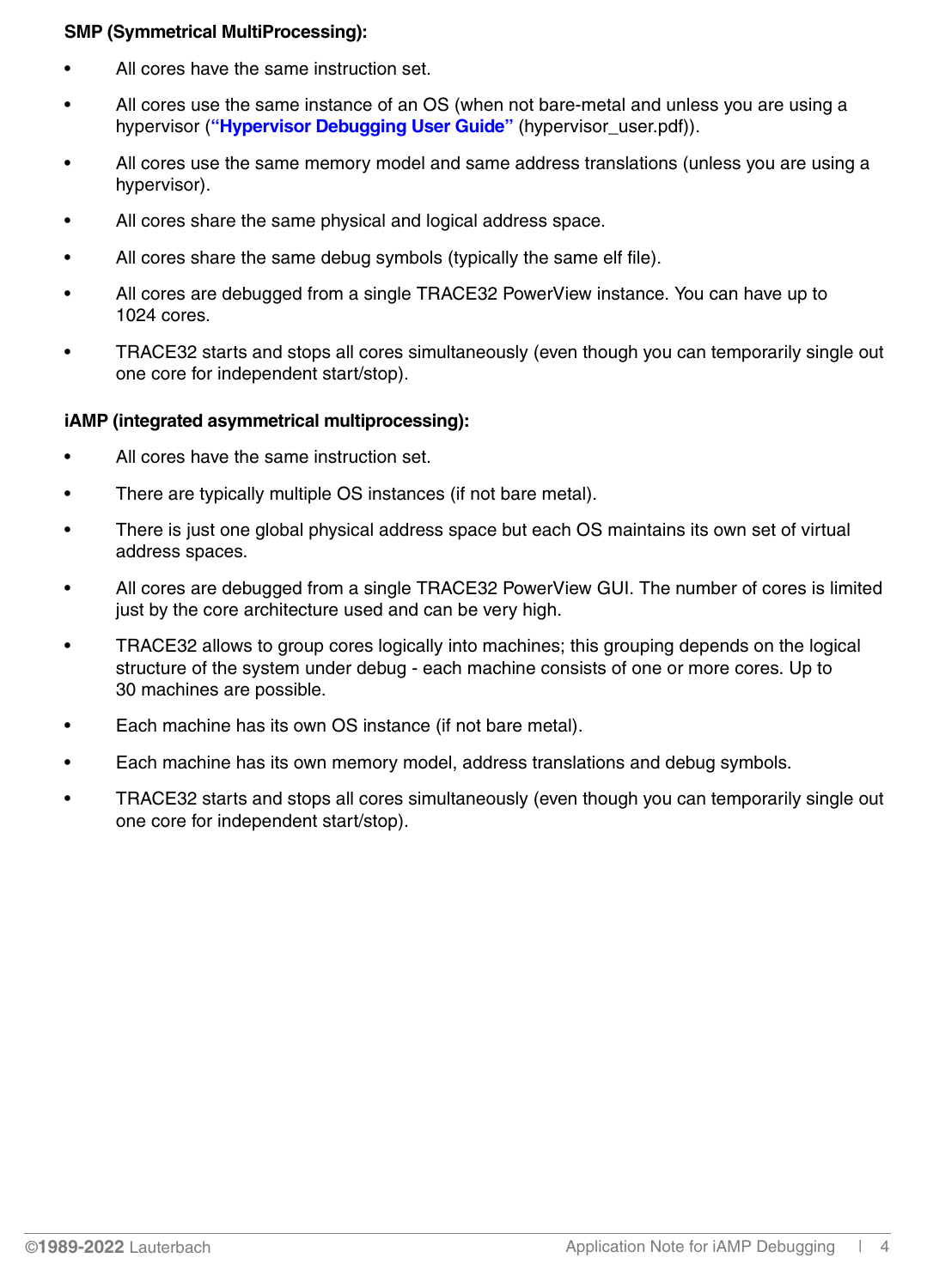## **AMP (Asymmetrical MultiProcessing):**

- AMP can bundle single cores, as well as SMP and iAMP subsystems.
- Mixing of different core architectures with different instruction sets is possible.
- Each core/subsystem has its own TRACE32 PowerView GUI.
- Each core/subsystem has its own (different) memory models, address translations, elf files and debug symbols.
- Each core/subsystem can have its own physical address space.
- Each core/subsystem has its own logical address spaces.
- Each core/subsystem starts and stops independently but can also be synchronized.
- AMP is limited to 16 TRACE32 PowerView GUIs.

An example of an AMP system that bundles single cores, an SMP and an iAMP subsystem can be found on **[page 10](#page-9-1)**.

The most important questions for the decision are:

**• Do all my cores use the same instruction set?**

If not, it is definitely AMP.

**• Do all my cores of the same instruction set run a single instance of OS?**

If yes, these cores form an SMP (sub)system.

**• Are there SMP subsystems and single cores of the same instruction set? Does it make sense to configure them as an iAMP system and debug them from a single TRACE32 PowerView instance?**

Yes, if they are all using a global physical address space.

Yes, if they logically belong together; that means they work together or in parallel on the same tasks.

Yes, if you want or need to reduce the number of TRACE32 PowerView instances.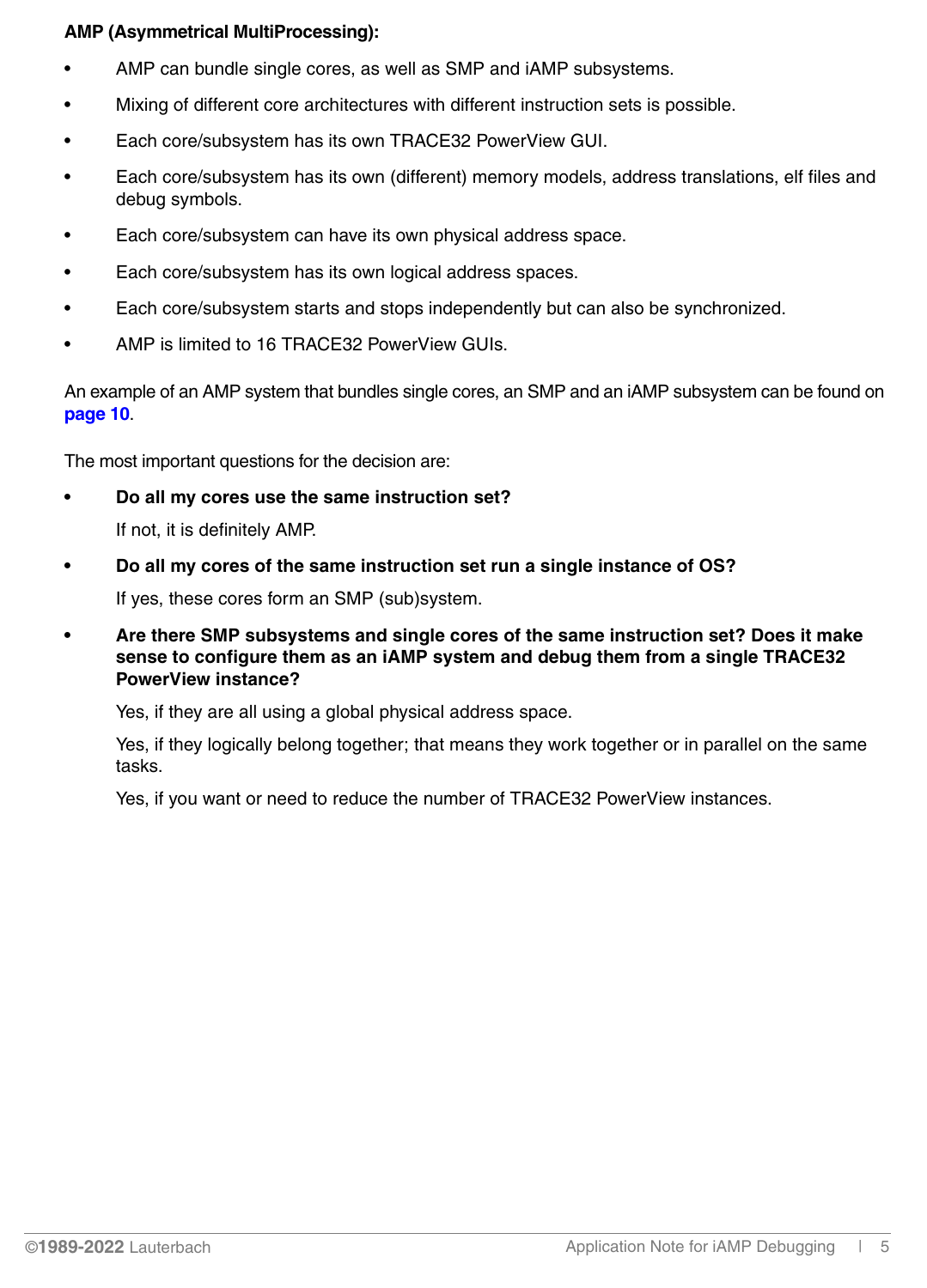The following table provides a systematic overview:

|                                                            | <b>SMP</b> | <b>AMP</b> | iAMP |
|------------------------------------------------------------|------------|------------|------|
| Homogeneous cores (cores of the same instruction set)      |            |            |      |
| Heterogeneous cores                                        |            |            |      |
| Single TRACE32 instance/GUI                                | ✓          |            |      |
| Multiple TRACE32 instances/GUIs                            |            | ≤16        |      |
| Hypervisor with statically assigned guests (core identity) |            |            |      |
| Hypervisor with dynamic core assignment (core sharing)     |            |            |      |
| SMP OS (a single OS managing multiple cores)               |            |            |      |
| Multiple OSes without hypervisor                           |            |            |      |
| Synchronous run                                            |            |            |      |
| Asynchronous run                                           |            |            |      |

iAMP is available for selected core architectures like Arm, Hexagon and TriCore. If you need iAMP and your platform does not support it yet, please contact your local Lauterbach representative or **support@lauterbach.com**.

Some of the decision criteria are easy to evaluate (like more than 16 CPUs) but some of them are quite fuzzy - talking to Lauterbach representative or Lauterbach support might help you with the decision.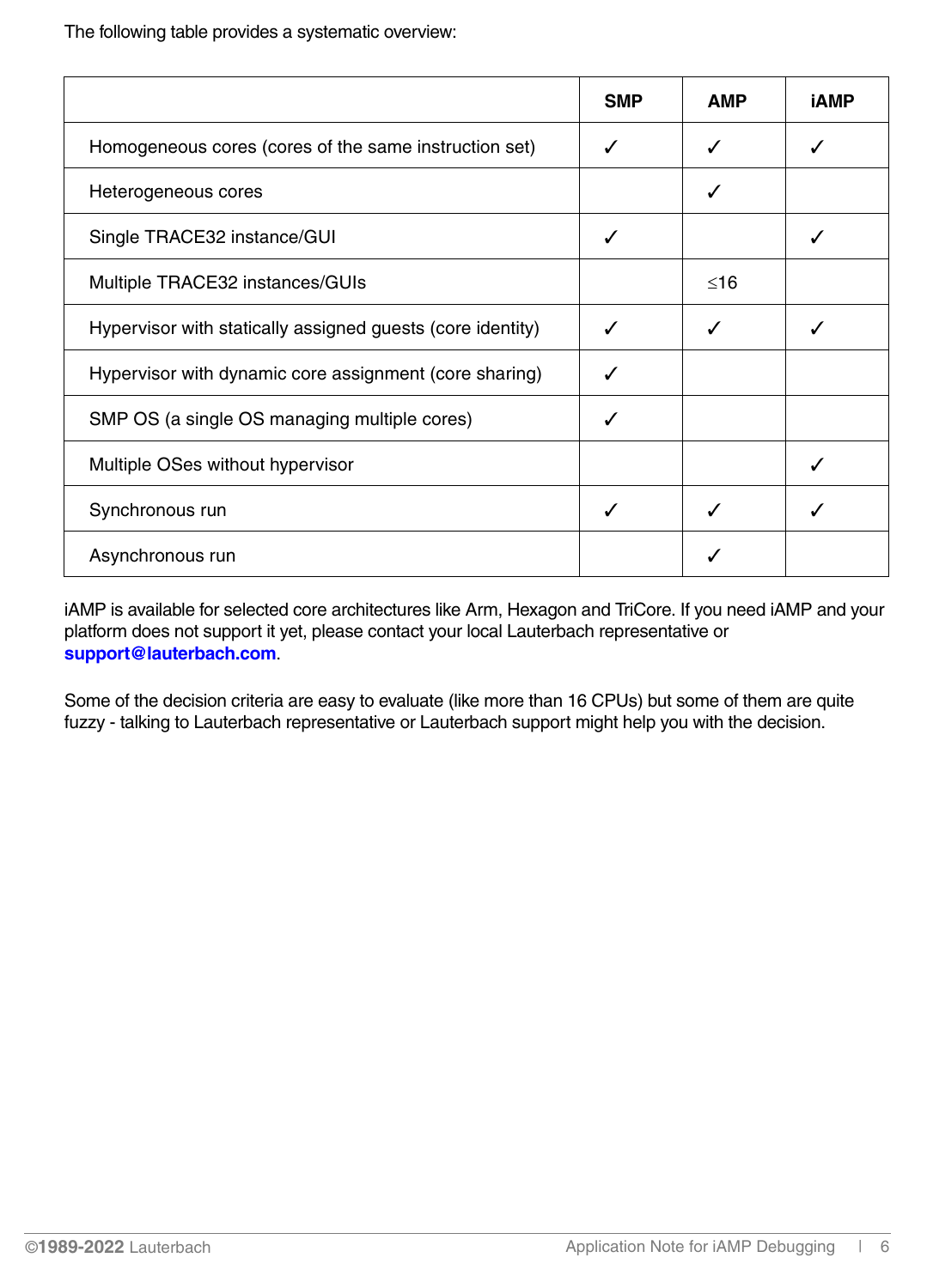<span id="page-6-0"></span>The basis for an iAMP system is that cores are grouped into machines. The **SYStem.Option.MACHINESPACES ON** command creates the basis for this.

All cores that use the same instance of an OS (when not bare-metal) can be grouped and assigned to a machine by the **TASK.Create.MACHINE** command.

#### **Example**:

TASK.Create.MACHINE , 0. "main0" /CORE 0. 1. TASK.Create.MACHINE , 1. "main1" /CORE 2. 3.

This will create two machines, each of them with two cores. Their setup can be then displayed using the command **TASK.List.MACHINES**:

|            | <b>B:</b> TASK.List.MACHINES |           |                   |         | ▣            |  |
|------------|------------------------------|-----------|-------------------|---------|--------------|--|
| magic name |                              |           | cores access vttb | traceid | extension(s) |  |
|            | $1$ $m$ $1$ $n$ $0$<br>main1 | $2.3.$ D: | ID:               |         |              |  |
|            |                              |           |                   |         |              |  |

The columns name and cores in the screenshot are self-explaining, 'mid' displays the machine ID, other columns are not relevant for our example.

It may be necessary to use the **CORE.ASSIGN** command beforehand to assign the physical cores to the logical cores of the iAMP system.

Use the command **CORE.select** *<logical core>* to switch to the core of interest and the TRACE32 PowerView GUI will display the system information from the perspective of the selected core. To understand how this works, think that "the machine is never selected directly but always follows selected core".

By default, all cores are started and stopped simultaneously, but you can single out a single core for independent start/stop by using the **CORE.SINGLE** *<logical\_core>* command. The **CORE.select** command without an argument can be used to reverse this selection after the core is stopped.

It is imperative to ensure that the symbols loaded by any of the **Data.LOAD.\*** commands will be added to the right machine space. When loading executables and symbol information, the safest way is to explicitly select the core to which the executable belongs – it then explicitly defines both the core and machine. One of the reasons is that registers like PC might be pre-initialized during **Data.LOAD** so by selecting the correct core it becomes clear where the register(s) are to be set:

```
CORE.select 0.
Data.LOAD.Elf application_subsystem0.elf
CORE.select 2.
Data.LOAD.Elf application_subsystem1.elf /NoClear
```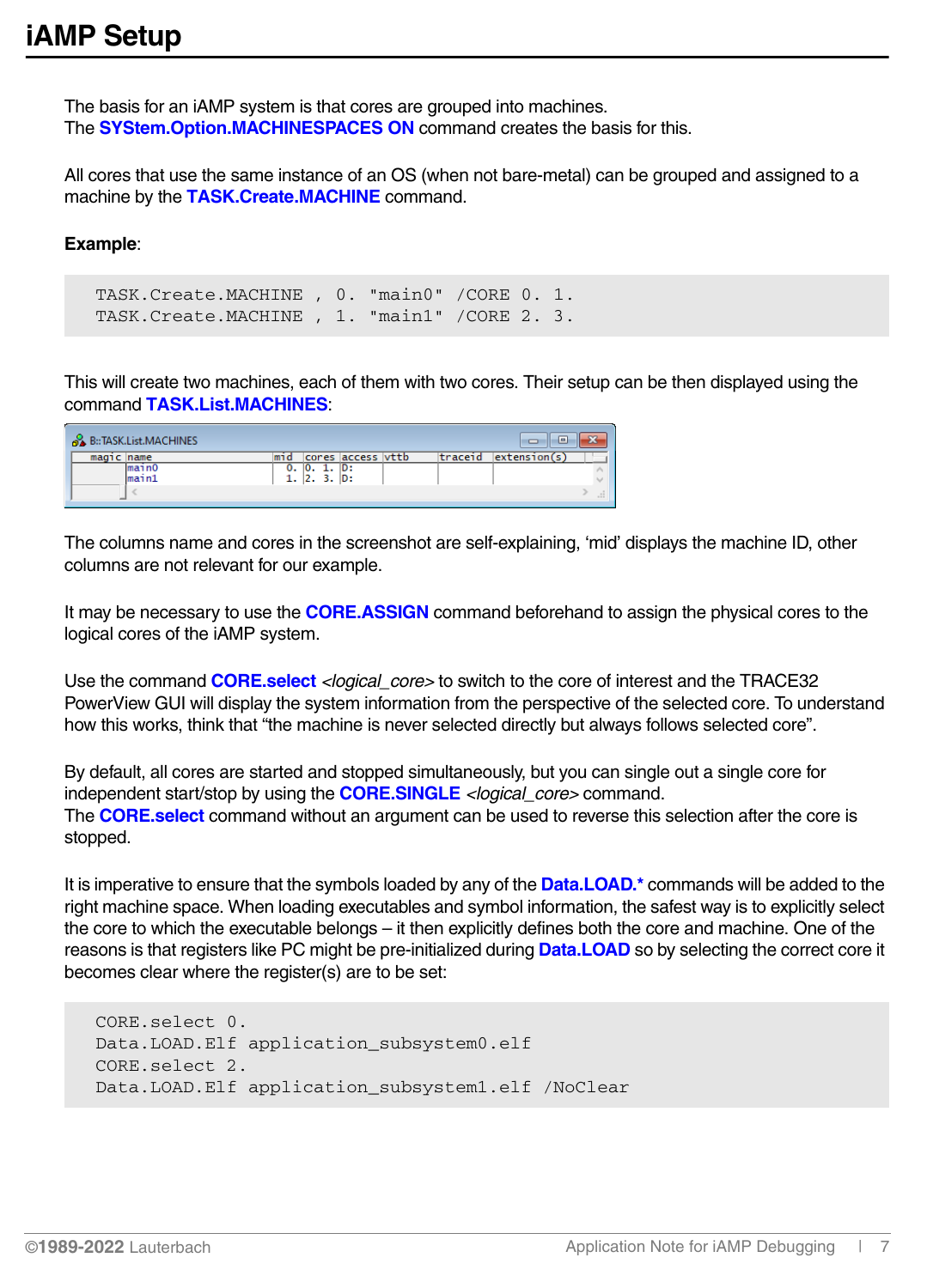On the other hand, when you load only symbol information and no register content, it is sufficient to specify only the machine; knowledge of the specific core is not required. To specify only the machine, use the loading offset parameter to **Data.LOAD.\*** where this offset contains the machine number. In most cases you use zero as offset (unless you need to shift the data to another base address).

Data.LOAD.Elf application\_subsystem0.elf 0x0:::0 /NoCODE /NoReg Data.LOAD.Elf application\_subsystem1.elf 0x1:::0 /NoClear /NoCODE /NoReg



Loading symbols using the machine ID makes them machine aware as can be seen in the image below.

| <b>B</b> :Break.List |         |                                                    |                     |               |                   |                                            | $\Box$<br>$\Box$ | 24 |
|----------------------|---------|----------------------------------------------------|---------------------|---------------|-------------------|--------------------------------------------|------------------|----|
| Setup                |         | X Delete All   ○ Disable All   ● Enable All        |                     | <b>⊗</b> Init |                   | Store B Load   B Set                       |                  |    |
|                      | address | type                                               | method              |               |                   |                                            |                  |    |
|                      |         | R:0:::81021864 Program<br>$R:1:1:70011864$ Program | <b>SOFT</b><br>SOFT |               | $\mathscr Q$<br>Ò | \app_ddr\sieve\main<br>\app_ram\sieve\main |                  |    |
|                      |         |                                                    |                     |               |                   |                                            |                  |    |
|                      |         |                                                    |                     |               |                   |                                            |                  |    |

The machine name can be explicitly specified in a symbol name using triple-backslash ("\\\") syntax.

#### **Example**:

List.Asm \\\main1\\\Global\start

This command will show the source of the symbol start from the module Global on the machine named main1.

The general format for symbol names becomes:

[\\\<machine\_name>]\\[<program\_name>]\[<module\_name>]\<symbol\_name>

Both *<program\_name>* and *<module\_name>* may be omitted if there is no ambiguity with another symbol but the appropriate backslashes must remain to indicate where they were, for example:

\\\<machine\_name>\\\<symbol\_name>

So, our example of \\\main1\\Global\start now becomes \\\main1\\\\start

When you activate the iAMP mode, the behavior of many commands changes. The commands now also consider the correct machine scope, for example: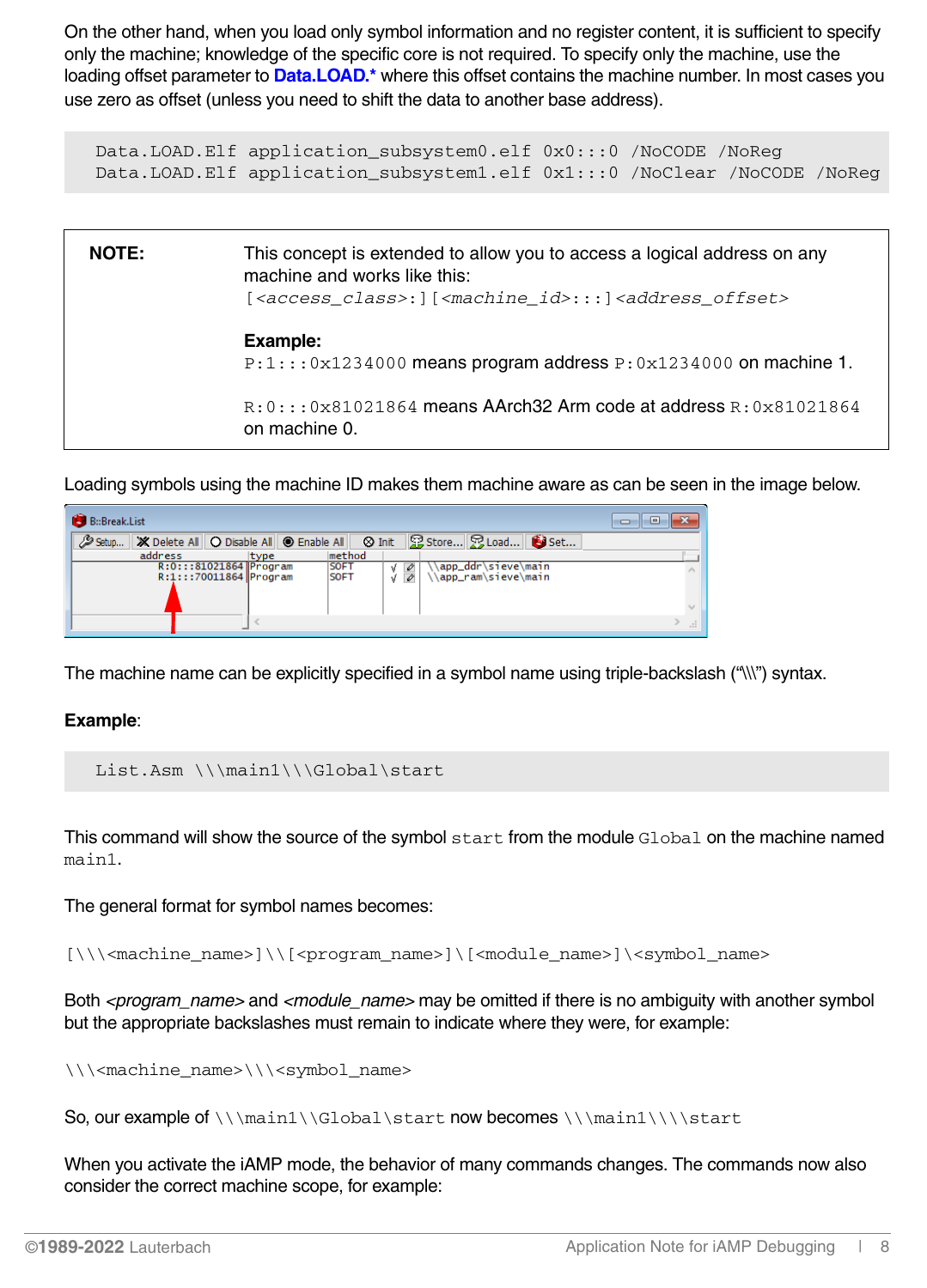Normally, **MMU.DUMP.TLB** shows the only TLB in the system (where available). With iAMP, the contents displayed by **MMU.DUMP.TLB** will update after every change of machine and always show the TLB of the currently selected machine.

The program counter is now shown everywhere with the machine number included - like in this **CORE.List** window:

|     | <b>B</b> :CORE.List |      |       |    |                                                              | E                        |
|-----|---------------------|------|-------|----|--------------------------------------------------------------|--------------------------|
| set | core                | stop | state | bc | svmbol                                                       |                          |
|     |                     |      |       |    | SR:0:::81020040<br>\app_ddr\Global\_start<br>SR:0:::00000000 |                          |
|     |                     |      |       |    | $SR:1::70010040$ \\app_ram\Global\_start<br>SR:1:::00000000  |                          |
|     |                     |      |       |    |                                                              | $\overline{\phantom{a}}$ |

The machine number is also included in many other outputs and windows, almost everywhere where you see an address. The screenshot below shows the **sYmbol.List.SECtion** window. It can be seen that sections from all machines and all addresses include the machine number.

| <b>B</b> ::s | bol.List.SECtion            |                      |            |              | 画<br>$\Box$       | $\mathbf{x}$ |
|--------------|-----------------------------|----------------------|------------|--------------|-------------------|--------------|
|              | address                     | path\section         |            |              | acc load physical |              |
|              | P:0:::81020000--8102001F    | app_ddr\.isr_vector  | $R-X$ $L-$ |              |                   |              |
|              | P:0:::81020020--81022DFB    | app_ddr\.text        | $R-X$ L-   |              |                   |              |
|              | $D:0:1:81022DFC--81022E53$  | app_ddr\.rodata      | $R - -$    | н –          |                   |              |
|              | $D:0:1:81022E58--81022EBF$  | app_ddr\.data        | $RW-IL-$   |              |                   |              |
|              | $D:0:1:81022EC0--8102382B$  | $app_ddr\iota$ , bss | $RW-$      | <u>  — —</u> |                   |              |
|              | $D:0:1:8102382C--81023A2B$  | app_ddr\.stack       | $RW-$      | --           |                   |              |
|              | $D:0:1:81027E00--81027FFF$  | app_ddr\.stack_mp    | RW-        | <u>.</u>     |                   |              |
|              | $P:1:1:70010000--7001001F$  | app_ram\.isr_vector  | $R-X/L-$   |              |                   |              |
|              | P:1:::70010020--70012DFB    | app_ram\.text        | $R-X$ L-   |              |                   |              |
|              | $D:1:1:70012$ DFC--70012E53 | app_ram\.rodata      | $R - -$    |              |                   |              |
|              | $D:1:1:70012E58--70012EBF$  | app_ram\.data        | $RW-IL-$   |              |                   |              |
|              | D:1:::70012EC0--7001382B    | app_ram\.bss         | $RW-$      | --           |                   |              |
|              | $D:1:1:7001382C--70013A2B$  | .app_ram\.stack      | RW-        |              |                   |              |
|              | D:1:::70017E00--70017FFF    | app_ram\.stack_mp    | $RW-$      | $-$          |                   |              |
|              |                             | ≺                    |            |              |                   | $\cdot$      |
|              |                             |                      |            |              |                   |              |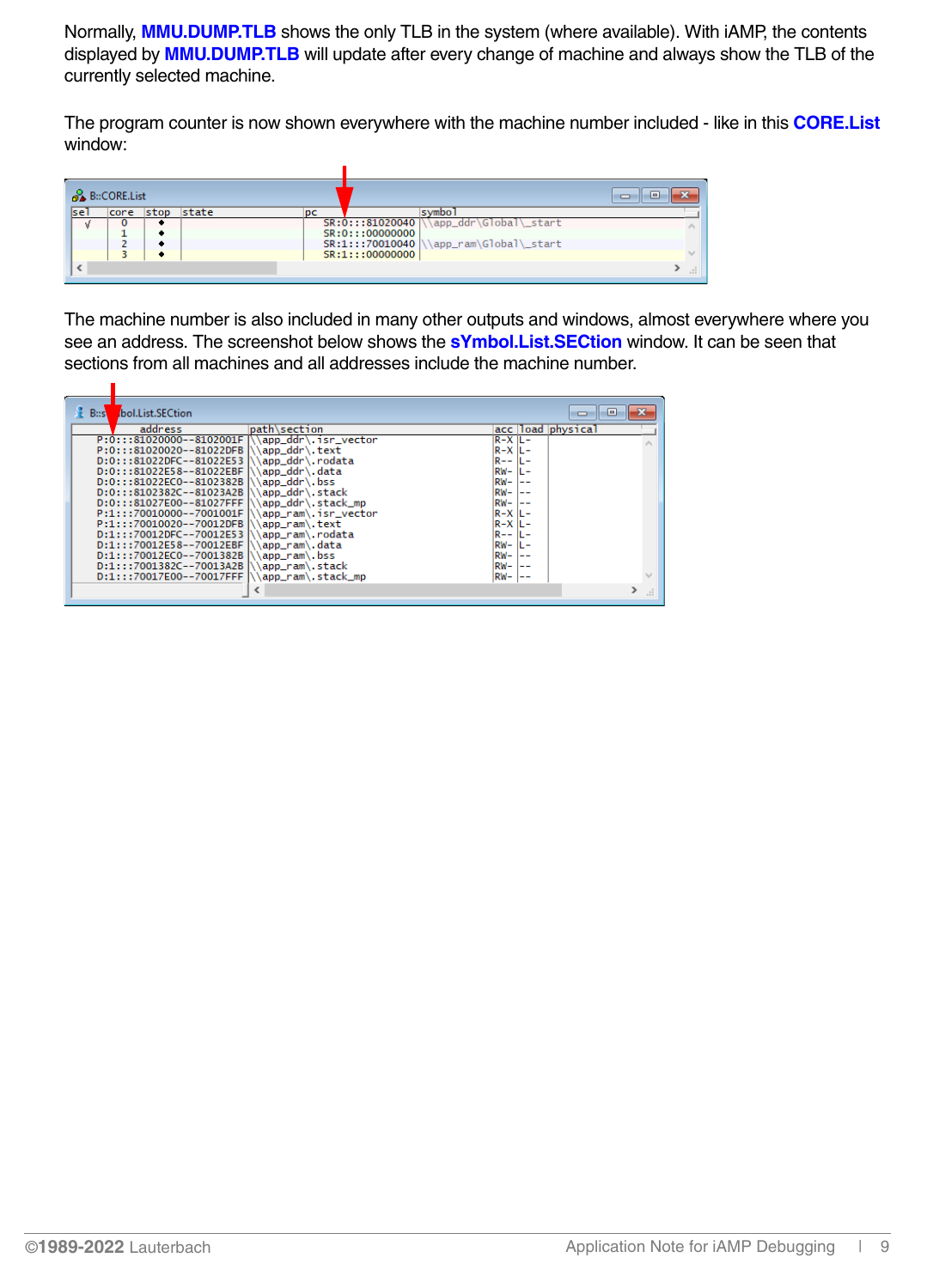<span id="page-9-1"></span><span id="page-9-0"></span>Assume the following system, based on a TDA4VM chip from Texas Instruments:

• Four Cortex-R5 cores, grouped in two core pairs, called "main0" and "main1". These four cores form our example iAMP system.

Each core pair has its own symbols and ELF file (app  $ddr.$ elf and app  $sram.$ elf).

Both core pairs use logical memory but have their own translations.

• In addition to that, there is also a Cortex-M3 core ("master"), Cortex-R5 ("mcu") based SMP subsystem and a TI C71x ("dsp") on the chip, which all need to be debugged as well.

Four TRACE32 PowerView GUIs are needed to debug this AMP system:

- 1. GUI to control the Cortex-R5 based iAMP subsystem
- 2. GUI to control a single Cortex-M3
- 3. GUI to control the Cortex-R5 based SMP subsystem
- 4. GUI to control a single C71x DSP